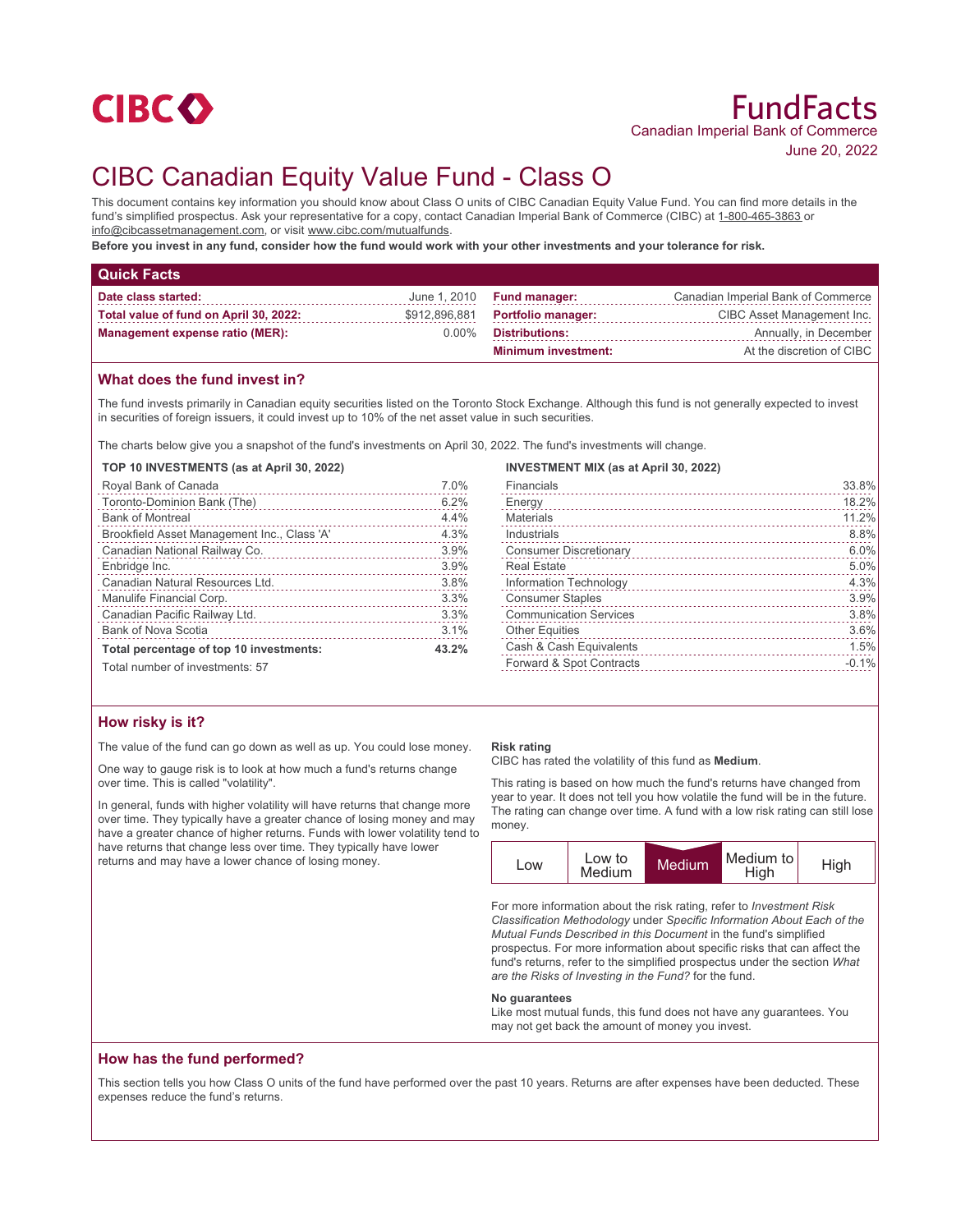# **FundFacts**

#### **YEAR-BY-YEAR RETURNS**

This chart shows how Class O units of the fund performed in each of the past 10 calendar years. Class O units dropped in value in 3 of the 10 years. The range of returns and change from year to year can help you assess how risky the fund has been in the past. It does not tell you how the fund will perform in the future.



#### **BEST AND WORST 3-MONTH RETURNS**

This table shows the best and worst returns for Class O units of the fund in a 3-month period over the past 10 calendar years. The best and worst 3-month returns could be higher or lower in the future. Consider how much of a loss you could afford to take in a short period of time.

|                    | Return | 3 months ending               | If you invested \$1,000 at the beginning of the period |
|--------------------|--------|-------------------------------|--------------------------------------------------------|
| <b>Best return</b> | 13.4%  | <sup>1</sup> January 31, 2021 | Your investment would rise to \$1,134                  |
| Worst return       | -23.5% | March 31, 2020                | Your investment would drop to \$765                    |

#### **AVERAGE RETURN**

The annual compounded return of Class O units of the fund was 7.8% over the past 10 years. If you had invested \$1,000 in the fund 10 years ago, your investment would be worth \$2,116 as at April 30, 2022.

| Who is this fund for?                                                                                                              | A word about tax                                                                                                                                                                                                                                                                                     |
|------------------------------------------------------------------------------------------------------------------------------------|------------------------------------------------------------------------------------------------------------------------------------------------------------------------------------------------------------------------------------------------------------------------------------------------------|
|                                                                                                                                    |                                                                                                                                                                                                                                                                                                      |
| Investors who:<br>• are seeking long-term growth through capital appreciation; and<br>• are investing for the medium to long term. | In general, you will have to pay income tax on any money you make on a<br>fund. How much you pay depends on the tax laws where you live and<br>whether or not you hold the fund in a registered plan such as a<br>Registered Retirement Savings Plan (RRSP) or a Tax-Free Savings<br>Account (TFSA). |
|                                                                                                                                    | Keep in mind that if you hold your fund in a non-registered plan, fund<br>distributions are included in your taxable income, whether you receive<br>them in cash or have them reinvested.                                                                                                            |

## **How much does it cost?**

The following tables show the fees and expenses you could pay to buy, own, and sell Class O units of the fund. The fees and expenses - including any commissions - can vary among classes of a fund and among funds. Higher commissions can influence representatives to recommend one investment over another. Ask about other funds and investments that may be suitable for you at a lower cost.

#### **1. SALES CHARGES**

There are no sales charges payable when you buy, switch, or sell Class O units of the fund.

#### **2. FUND EXPENSES**

You don't pay these expenses directly. They affect you because they reduce the fund's returns.

As at December 31, 2021, the expenses for Class O units of the fund were 0.08% of its value. This equals \$0.80 for every \$1,000 invested.

|                                                                                                                                                       | Annual rate<br>(as a % of the fund's value) |
|-------------------------------------------------------------------------------------------------------------------------------------------------------|---------------------------------------------|
| Management expense ratio (MER)<br>This is the total of the fund's operating expenses for Class O units of the fund. No management fees are charged in |                                             |
| respect of Class O units.                                                                                                                             | $0.00\%$                                    |
| Trading expense ratio (TER)                                                                                                                           |                                             |
| These are the fund's trading costs.                                                                                                                   | 0.08%                                       |
| <b>Fund expenses</b>                                                                                                                                  | 0.08%                                       |
|                                                                                                                                                       |                                             |